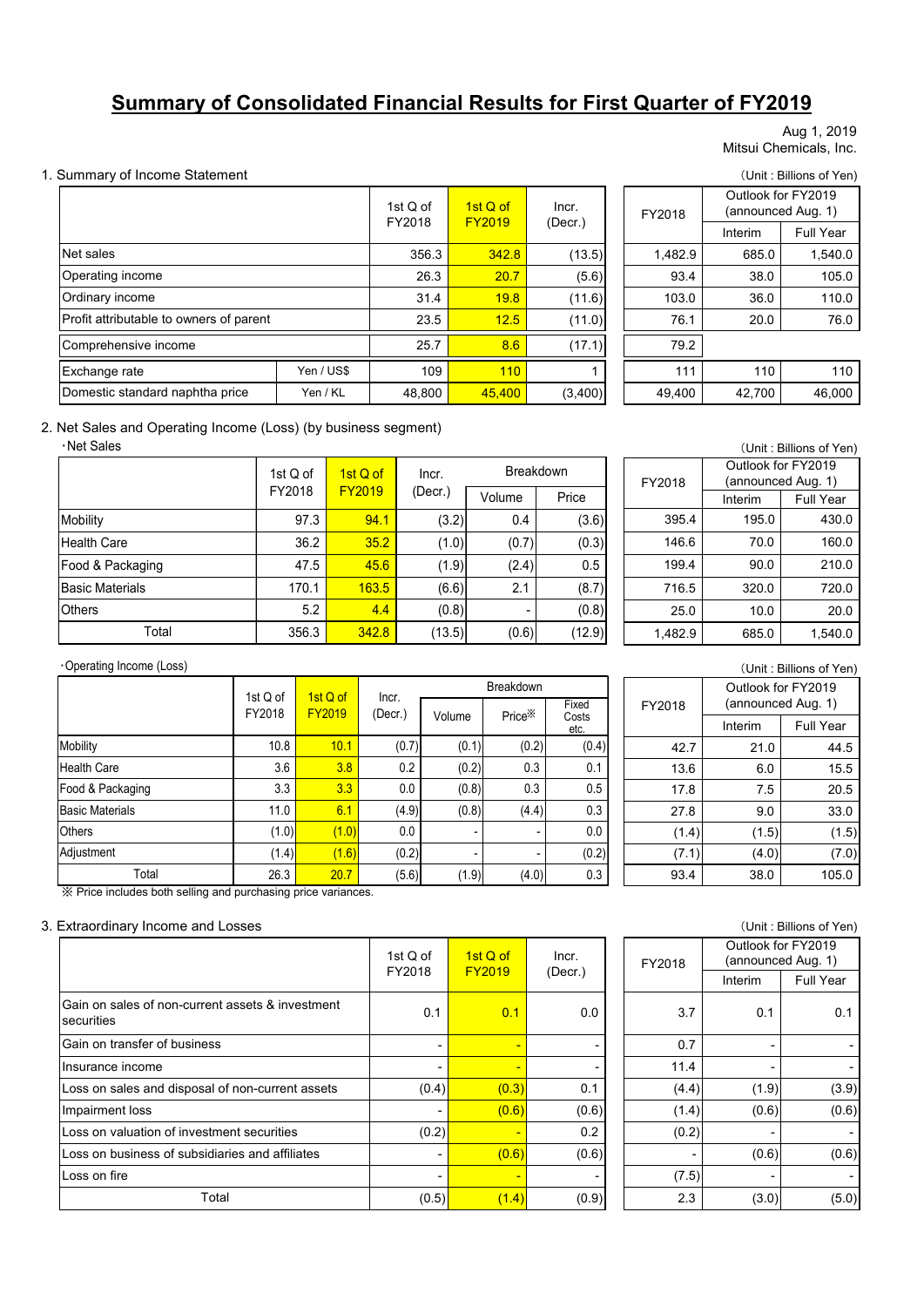#### 4. Summary of Balance Sheet

(Unit : Billions of Yen) Current assets | 786.7 | 753.5 | (33.2)| |Interest-bearing liabilities | 485.0 | 508.4 | 23.4 443.1 465.1 22.0 Other liabilities 1384.4 355.1 (29.3) 29.4 29.9 0.5 Shareholders' equity 1 551.9 549.2 (2.7) Investments and others | 241.9 | 242.1 | 0.2 | |Non-controlling interests | 79.8 | 77.9 | (1.9) 1,501.1 **1**,490.6 (10.5) | Total liabilities and net assets 1,501.1 <mark>1 1,490.6</mark> (10.5) [ Inventories ] 301.9 302.4 0.5 0.68 0.76 0.08 [ Net D/E Ratio ] Assets **Assets Liabilities and Net assets** As of Mar. 31, 2019 As of Jun. 30, 2019 Incr. (Decr.) As of Mar. 31, 2019 As of Jun. 30, 2019 Incr. (Decr.) Tangible fixed assets Intangible fixed assets Total assets

#### 5. Summary of Cash Flow (Unit : Billions of Yen)

|                                                | 1st $Q$ of<br>FY2018 | 1st Q of<br><b>FY2019</b> | Incr.<br>(Decr.) | FY2018 | Outlook for FY2019 | (announced Aug. 1) |
|------------------------------------------------|----------------------|---------------------------|------------------|--------|--------------------|--------------------|
|                                                |                      |                           |                  |        | Interim            | Full Year          |
| Cash flows from operating activities           | 25.5                 | 11.6                      | (13.9)           | 109.5  | 53.0               | 125.0              |
| Cash flows from investing activities           | (15.1)               | (19.6)                    | (4.5)            | (64.3) | (53.0)             | (120.0)            |
| Free cash flows                                | 10.4                 | (8.0)                     | (18.4)           | 45.2   | 0.0                | 5.0                |
| Cash flows from financing activities           | 4.4                  | (11.6)                    | (16.0)           | (14.1) | (20.0)             | (15.0)             |
| <b>Others</b>                                  | 0.3                  | (0.8)                     | (1.1)            | (0.1)  |                    |                    |
| Net incr. (decr.) in cash and cash equivalents | 15.1                 | (20.4)                    | (35.5)           | 31.0   | (20.0)             | (10.0)             |
| Cash and cash equivalents at the end of period | 93.9                 | 89.4                      | (4.5)            | 109.8  |                    |                    |
|                                                |                      |                           |                  |        |                    |                    |

#### 6. Dividends

|                       | Annual Dividends per Share (yen) |                    |                          |                     |        |  |  |
|-----------------------|----------------------------------|--------------------|--------------------------|---------------------|--------|--|--|
|                       | 1st Q                            | Interim<br>(2nd Q) | 3rd Q                    | Year-end<br>(4th Q) | Annual |  |  |
| <b>IFY2018 Result</b> | -                                | 50.00              | -                        | 50.00               | 100.00 |  |  |
| FY2019 Outlook        |                                  | 50.00              | $\overline{\phantom{0}}$ | 50.00               | 100.00 |  |  |

### 7. Number of shares outstanding (common stock)

|                                                                     | FY2018           | $1st$ Q of<br><b>FY2019</b> |
|---------------------------------------------------------------------|------------------|-----------------------------|
| Number of shares outstanding at term-end (including treasury stock) | 204,510,215      | 204,510,215                 |
| Number of shares of treasury stock at term-end                      | 9.452.793        | 9.454.561                   |
| Average number of shares                                            | 198.686.437 *    | 195,056,129                 |
|                                                                     | *1st Q of FY2018 |                             |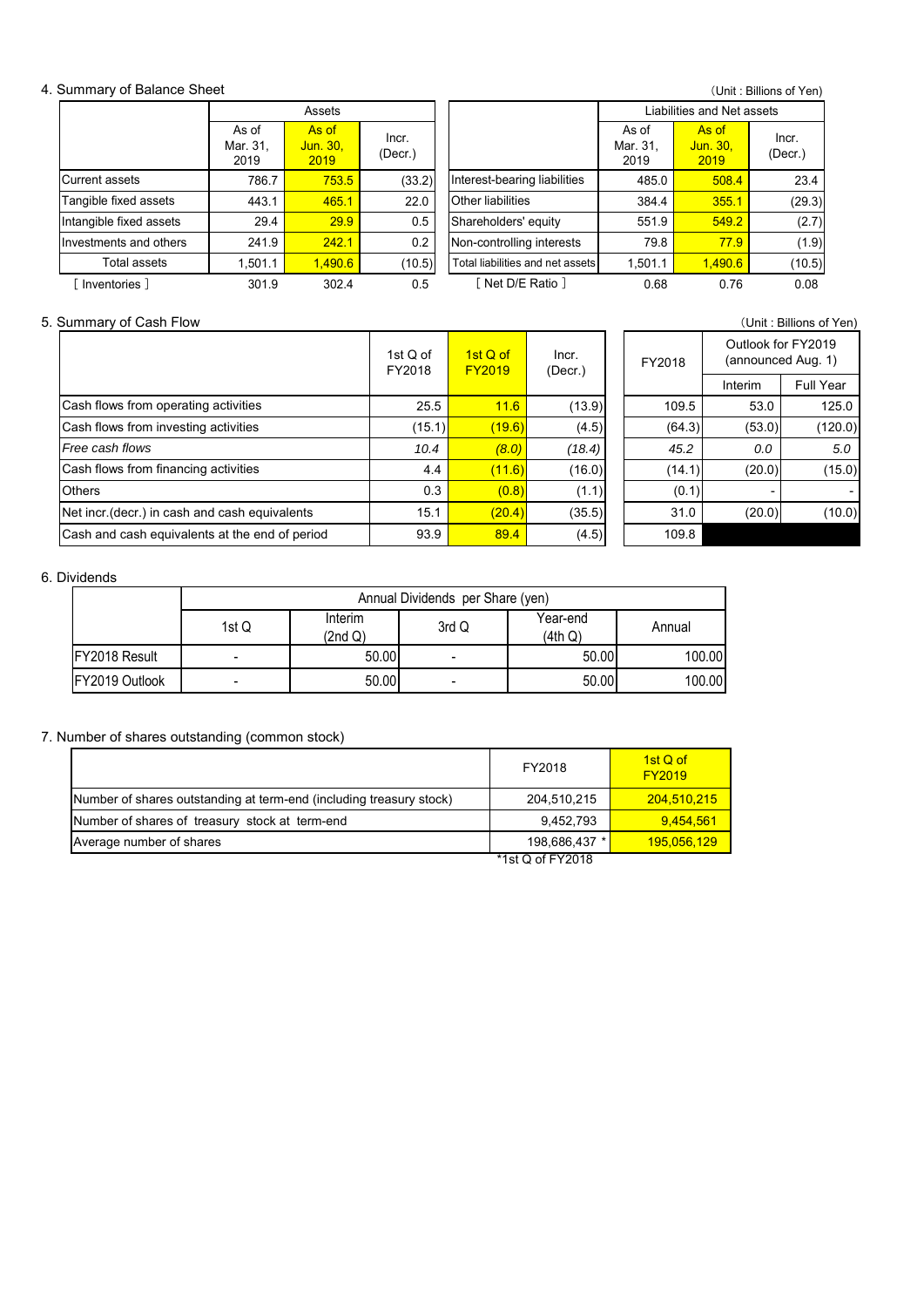# **1. Operating Results**

### **(1) Overview**

In the fiscal period under review (the three-month period from Apr 1, 2019 to Jun 30, 2019, hereinafter the "first quarter"), the economy of the United States enjoyed constant recovery. On the other hand, the state of trade policy in the United States, the Chinese economy's deceleration and geopolitical risks remained unsettled, and careful attention was paid to fluctuations in the global economy. In Japan, although the economy continued to gradually recover amid improvements in the employment and incomes, the prospects of the economy became increasingly uncertain.

The Mitsui Chemicals Group (hereinafter the "Group") reported the following operating results for the first quarter.

|                                 |                  |                         |                        | (Billions of Yen)                                 |
|---------------------------------|------------------|-------------------------|------------------------|---------------------------------------------------|
|                                 | <b>Net Sales</b> | <b>Operating Income</b> | <b>Ordinary Income</b> | <b>Profit Attributable</b><br>to Owners of Parent |
| First quarter                   | 342.8            | 20.7                    | 19.8                   | 12.5                                              |
| Same period of<br>previous year | 356.3            | 26.3                    | 31.4                   | 23.5                                              |
| Change                          | (13.5)           | (5.6)                   | (11.6)                 | (11.0)                                            |
| Change (%)                      | (3.8)            | (21.3)                  | (36.9)                 | (46.7)                                            |

**Net Sales** decreased 13.5 billion yen, or 3.8%, compared with the corresponding period of the previous fiscal year to 342.8 billion yen. This was mainly attributable to decrease in sales prices due to the rise in naphtha, other raw materials and fuel prices.

**Operating income** was 20.7 billion yen, a decrease of 5.6 billion yen or 21.3% year on year. This result was due to unfavorable terms of trade.

**Ordinary income** was 19.8 billion yen, decreased 11.6 billion yen or 36.9% year on year. This result was due to decrease in share of profit of entities accounted for using equity method and worsening of foreign exchange gains and losses.

**Extraordinary income and losses** were 1.4 billion yen loss, due to the recognition of impairment loss.

As a result of the aforementioned factors, **profit before income taxes** amounted to 18.4 billion yen, a decrease of 12.5 billion yen, or 40.4% year on year.

**Profit attributable to owners of parent** after accounting for income taxes and non-controlling interests was 12.5 billion yen, a decrease of 11.0 billion yen, or 46.7% compared with the corresponding period of the previous fiscal year. Earnings per share for the period were 64.19 yen.

### **(2) Results by Business Segment**

The status of each segment during the first quarter is as follows.

### **Mobility**

Net sales decreased 3.2 billion yen compared with the same period of the previous fiscal year to 94.1 billion yen and comprised 27% of total sales. Operating income decreased 0.7 billion yen to 10.1 billion yen year on year. The decrease in income was due to increase of fixed costs.

In **elastomers**, sales were affected by slowing demand mainly in Asia.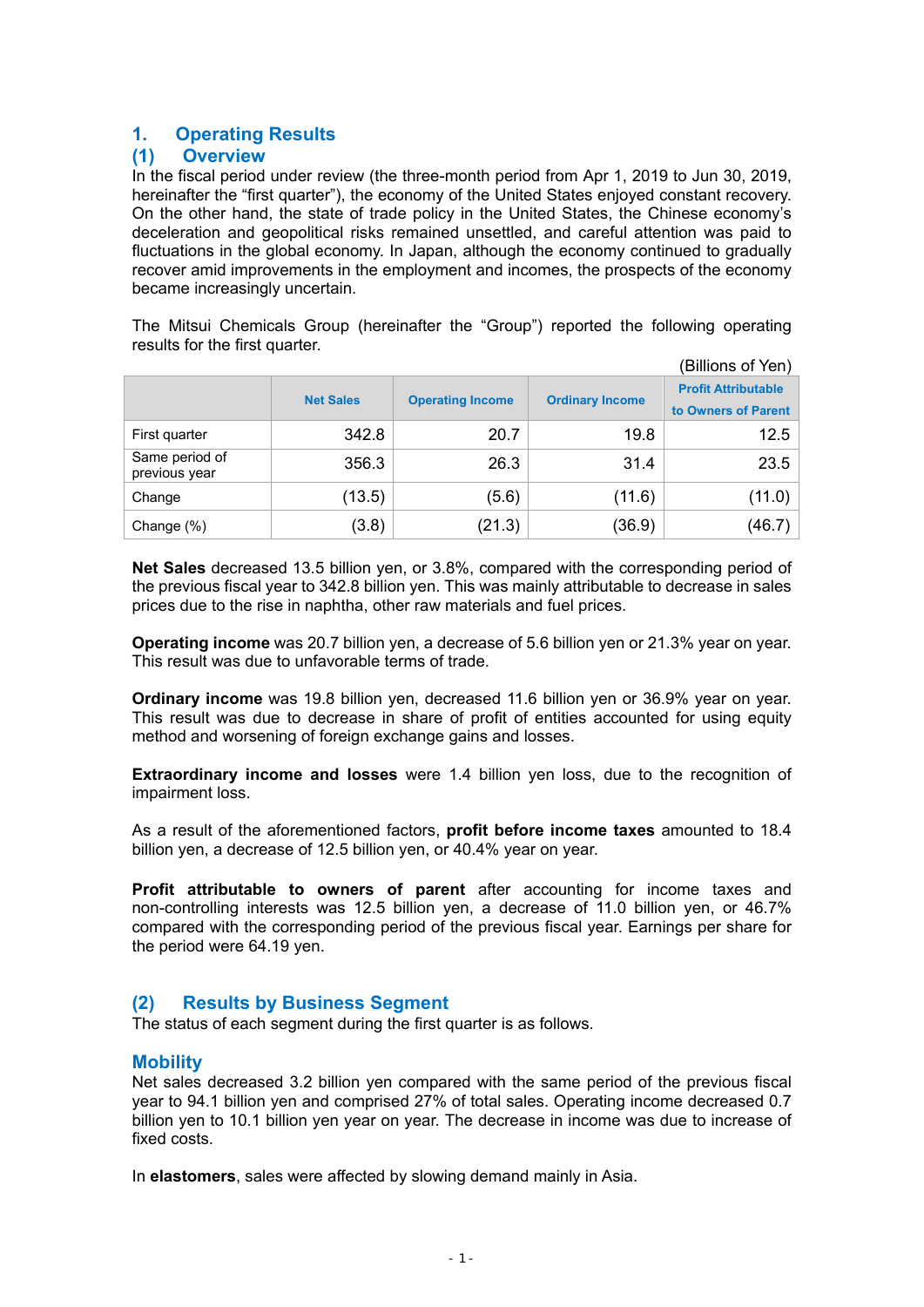In **performance compounds**, profit was affected by deceleration of automotive production in the United States, Europe and China.

In **performance polymers**, the Group captured demand and sales remained healthy, despite the demand for information communication technology (ICT) - related products were stagnating in general.

In overseas **polypropylene compound** businesses, the Group was able to capture sales volume mainly from Japanese customers while the global production were decelerating.

In **solution** business, demand for the development of automotive was firm mainly in Japan and Asia.

### **Health Care**

Net sales decreased 1.0 billion yen year on year to 35.2 billion yen and comprised 10% of total sales. On the other hand, operating income increased 0.2 billion yen compared with the same period of the previous fiscal year to 3.8 billion yen, mainly due to favorable terms of trade.

In **vision care materials**, sales of ophthalmic lens materials were healthy.

In **nonwoven fabrics**, sales were affected by decreasing export of disposable diapers from Japan.

In **dental materials**, sales were stable.

### **Food & Packaging**

Net sales decreased 1.9 billion yen compared with the same period of the previous fiscal year to 45.6 billion yen and comprised 13% of total sales. On the other hand, operating income was 3.3 billion yen year on year, similar to the same period of the previous fiscal year. The increase in income was due to favorable terms of trade, despite of decreasing sales volume.

In **coatings & engineering materials**, sales were stable and terms of trade were in favor.

In **performance films and sheets**, sales volume decreased in the area of film packaging.

In **agrochemicals**, demand was firm but sales volume decreased due to advanced shipment in the previous quarter.

#### **Basic Materials**

Net sales decreased 6.6 billion yen compared with the same period of the previous fiscal year to 163.5 billion yen and comprised 48% of total sales. Operating income decreased 4.9 billion yen year on year, to 6.1 billion yen. This was mainly attributable to the effect of overseas market, although domestic demand was healthy.

**Naphtha cracker** operating rates were lower than the same period of the previous fiscal year due to facility defects at Ichihara Works, but kept at high level overall. Performances of **polyethylene** and **polypropylene** were firm, backed by domestic demand.

In **phenols**, demand was healthy but the overseas market environment was at lower level than the same period of the previous fiscal year.

### **Others**

Net sales decreased 0.8 billion yen to 4.4 billion yen, comprised 2% of total sales. Operating loss was 1.0 billion yen, similar to the same period of the previous fiscal year.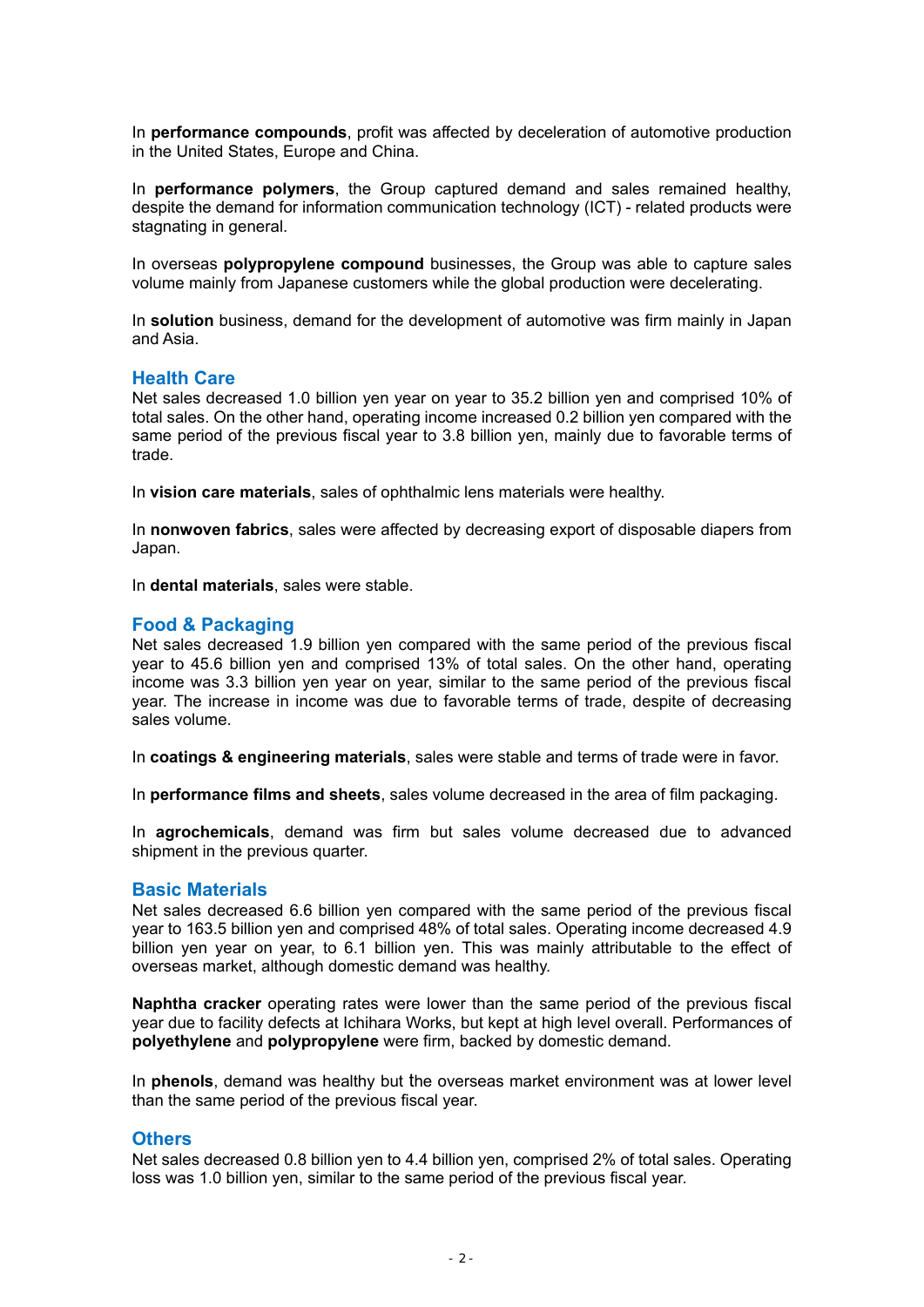## **2. Consolidated Financial Position Status of Assets, Liabilities and Net Assets**

**Total assets** at the end of the first quarter stood at 1,490.6 billion yen, a decrease of 10.5 billion yen compared with the end of the previous fiscal year.

**Total liabilities** at the end of the first quarter decreased 5.9 billion yen compared with the previous fiscal year-end to 863.5 billion yen. **Interest-bearing debt** amounted to 508.4 billion yen, an increase of 23.4 billion yen. As a result, the interest-bearing debt ratio was 34.1%, 1.8 percentage point increase from the previous fiscal year-end.

**Net assets** totaled 627.1 billion yen, a decrease of 4.6 billion yen compared with the previous fiscal year-end. The **ratio of shareholders' equity to total assets** was 36.8%, similar to the previous fiscal year-end.

Accounting for the aforementioned factors, the **net debt-equity ratio** stood at 0.76 at the end of the first quarter, 0.08 percentage point increase from the previous fiscal year-end.

For overseas consolidated subsidiaries following International Financial Reporting Standard (IFRS) and US GAAP, IFRS 16 – Leases and ASC Topic842 – Leases were applied from the first quarter. As the closing balance of lease assets and leases liabilities increased by 21.6 billion yen and 21.7 billion yen respectively, net D/E ratio increased in effect from the previous fiscal year-end.

# **3. Outlook for Fiscal 2019 (Year Ending March 31, 2020)**

### **(1) Overview**

Revised financial forecasts are based on the following assumptions:

a) Exchange rate for the full year is 110 yen/US\$ (Apr – Sept: 110 yen/US\$)

b) Average price of domestic naphtha is 46,000 yen /kl (Apr – Sept: 42,700 yen/kl)

Considering the recent business condition in the first quarter, net sales and incomes in the first half are expected to be lower than previously announced. As the economy in the second half is uncertain and its outlook cannot be assured at the moment, outlook for the full year is unchanged from the previous announcement.

|            |                  |                         |                        | (Billions of Yen)                          |
|------------|------------------|-------------------------|------------------------|--------------------------------------------|
|            | <b>Net Sales</b> | <b>Operating Income</b> | <b>Ordinary Income</b> | <b>Profit Attributable</b><br>to Owners of |
|            |                  |                         |                        | <b>Parent</b>                              |
| First half | 685.0            | 38.0                    | 36.0                   | 20.0                                       |
| Full year  | 1,540.0          | 105.0                   | 110.0                  | 76.0                                       |

### **(2) Revision by Business Segment**

Outlook by FY2019 business segment is as follows.

|                   | (Billions of Yen) |                    |                            |                                  |               |                   |              |  |  |  |
|-------------------|-------------------|--------------------|----------------------------|----------------------------------|---------------|-------------------|--------------|--|--|--|
|                   | <b>Net Sales</b>  |                    |                            |                                  |               |                   |              |  |  |  |
|                   | <b>Mobility</b>   | <b>Health Care</b> | Food &<br><b>Packaging</b> | <b>Basic</b><br><b>Materials</b> | <b>Others</b> | <b>Adjustment</b> | <b>Total</b> |  |  |  |
| <b>First half</b> | 195.0             | 70.0               | 90.0                       | 320.0                            | 10.0          | -                 | 685.0        |  |  |  |
| Full year         | 430.0             | 160.0              | 210.0                      | 720.0                            | 20.0          |                   | 1,540.0      |  |  |  |